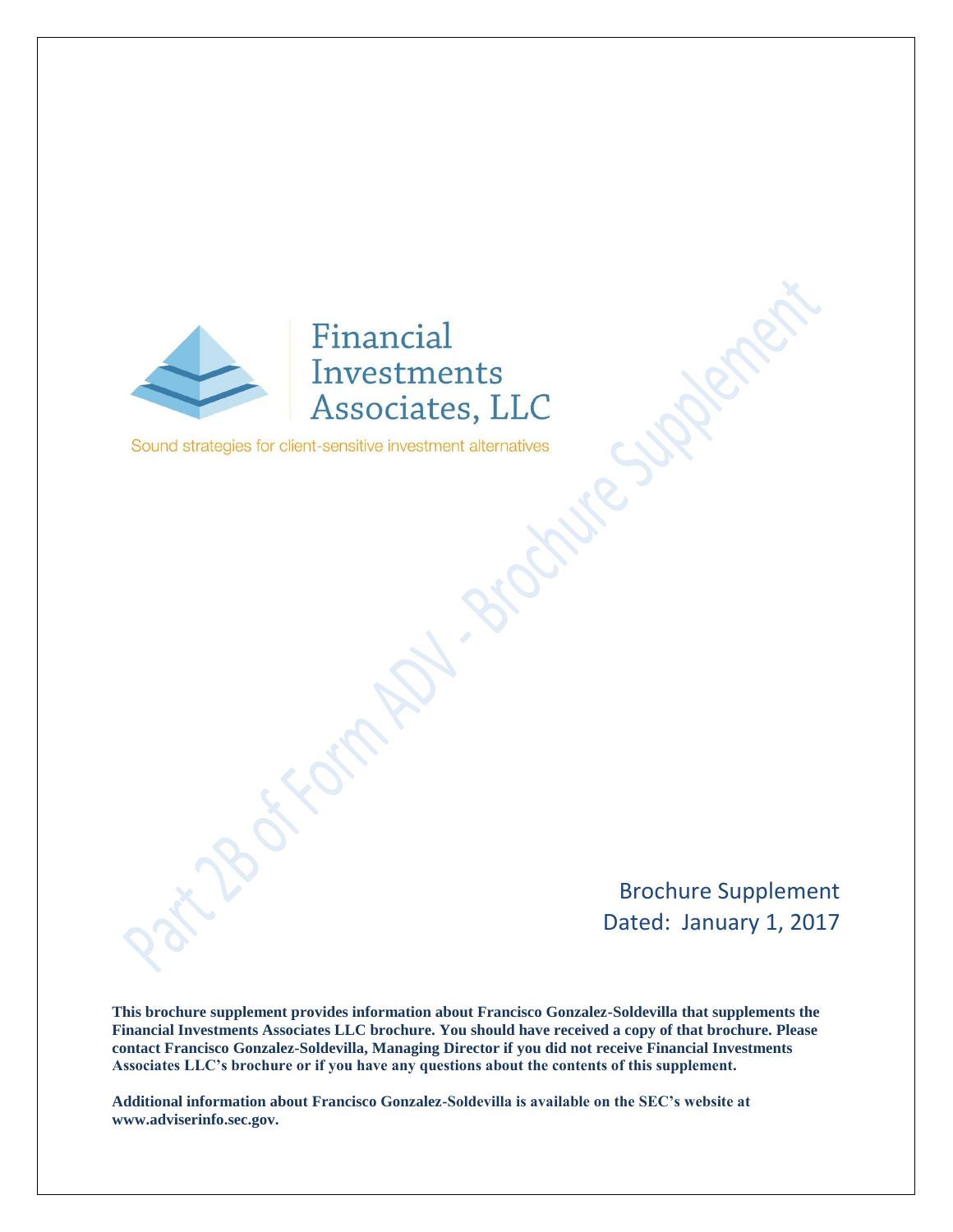# **Francisco Gonzalez-Soldevilla**

9221 SW 60 Street Miami, FL 33173

Financial Investments Associates, LLC 9221 SW 60 Street Miami, FL 33173

[www.finvas.com](http://www.finvas.com/)

(305) 595-9928

January 1, 2017

This brochure supplement provides information about Francisco Gonzalez-Soldevilla that supplements the Financial Investments Associates, LLC brochure. You should have received a copy of that brochure. Please contact us at [fgs@finvas.com](mailto:fgs@finvas.com) or (305) 595-9928 if you did not receive Financial Investments Associates, LLC's brochure or if you have any questions about the contents of this supplement.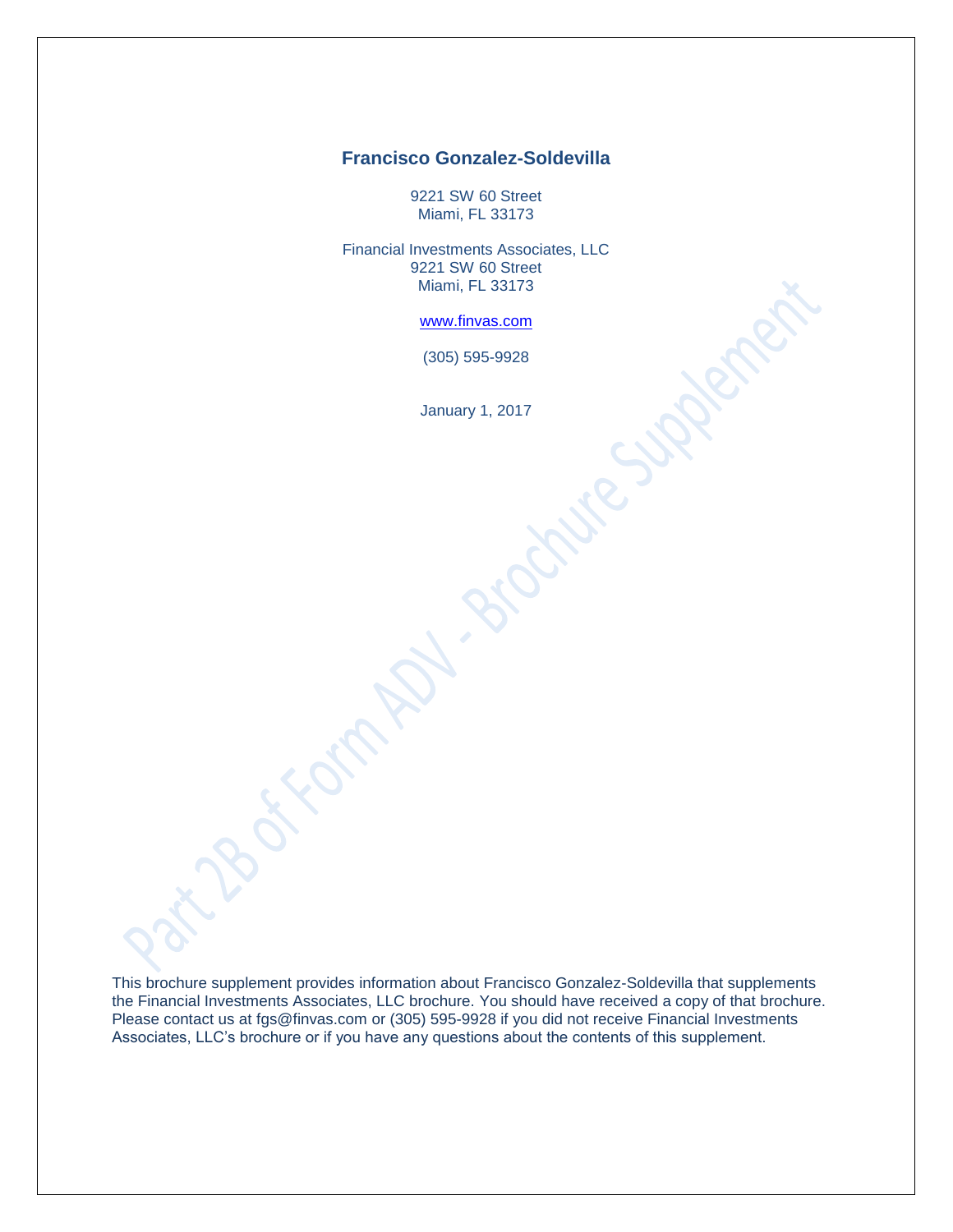### **Item 2 - Educational Background and Business Experience**

Name of Supervised Person: Francisco Gonzalez-Soldevilla Age or Year of Birth: 1947

Formal Education after High School:

University of Miami (B.A. 1970) University of Miami Graduate Program in French 1970-1973 Florida International University (M.A. 1996)

Business Experience for the preceding five years (Include an identification of the specific positions held):

Financial Investments Associates, LLC since August, 2009 – Founder and Managing Director VectorGlobal WMG, (2008-2009) Branch Office Manager Beta Capital Management, LP, (2002 – 2008) Principal, Senior Vice-President & Sales Manager Prudential Securities, Incorporated, (1997 – 2002) Sales Manager & Financial Advisor

### **Item 3 – Disciplinary Information**

If there are legal or disciplinary events material to a client's or prospective client's evaluation of the supervised person, disclose all material facts regarding those events.

Items 3.A, 3.B, 3.C, and 3.D below list specific legal and disciplinary events presumed to be material for this Item. If the supervised person has been involved in one of these events, you must disclose it under this Item for ten years following the date of the event, unless (1) the event was resolved in the supervised person's favor, or was reversed, suspended or vacated, or (2) you have rebutted the presumption of materiality to determine that the event is not material (see Note below). For purposes of calculating this ten-year period, the "date" of an event is the date the final order, judgment, or decree was entered, or the date any rights of appeal from preliminary orders, judgments or decrees lapsed.

Items 3.A, 3.B, 3.C, and 3.D do not contain an exclusive list of material disciplinary events. If the supervised person has been involved in a legal or disciplinary event that is not listed in Items 3.A, 3.B, 3.C, or 3.D but is material to a client's or prospective client's evaluation of the supervised person's integrity, you must disclose the event. Similarly, even if more than ten years have passed since the date of the event, you must disclose the event if it is so serious that it remains currently material to a client's or prospective client's evaluation.

A. A criminal or civil action in a domestic, foreign or military court of competent jurisdiction in which the supervised person

1. was convicted of, or pled guilty or nolo contendere ("no contest") to (a) any felony; (b) a misdemeanor that involved investments or an investment-related business, fraud, false statements or omissions, wrongful taking of property, bribery, perjury, forgery, counterfeiting, or extortion; or (c) a conspiracy to commit any of these offenses;

2. is the named subject of a pending criminal proceeding that involves an investment-related business, fraud, false statements or omissions, wrongful taking of property, bribery, perjury, forgery, counterfeiting, extortion, or a conspiracy to commit any of these offenses;

3. was found to have been involved in a violation of an investment-related statute or regulation; or

4. was the subject of any order, judgment, or decree permanently or temporarily enjoining, or otherwise limiting, the supervised person from engaging

## **Not Applicable**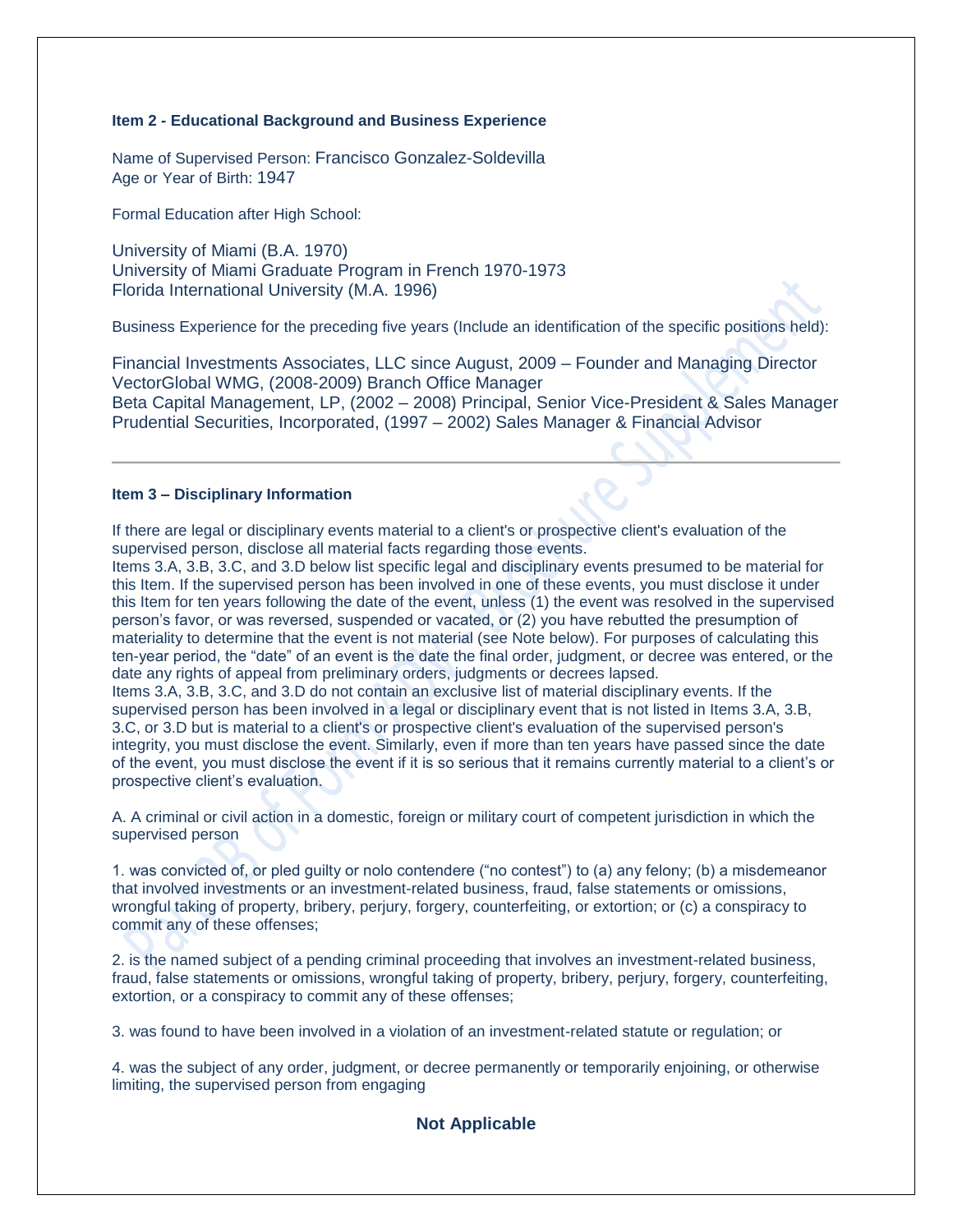B. An administrative proceeding before the SEC, any other federal regulatory agency, any state regulatory agency, or any foreign financial regulatory authority in which the supervised person

1. was found to have caused an investment-related business to lose its authorization to do business; or

2. was found to have been involved in a violation of an investment-related statute or regulation and was the subject of an order by the agency or authority

a) denying, suspending, or revoking the authorization of the supervised person to act in an investmentrelated business;

b) barring or suspending the supervised person's association with an investment-related business;

c) otherwise significantly limiting the supervised person's investment-related activities; or

d) imposing a civil money penalty of more than \$2,500 on the supervised person.

### **Not Applicable**

C. A self-regulatory organization (SRO) proceeding in which the supervised person

1. was found to have caused an investment-related business to lose its authorization to do business; or

2. was found to have been involved in a violation of the SRO's rules and was: (i) barred or suspended from membership or from association with other members, or was expelled from membership; (ii) otherwise significantly limited from investment-related activities; or (iii) fined more than \$2,500.

### **Not Applicable**

D. Any other proceeding in which a professional attainment, designation, or license of the supervised person was revoked or suspended because of a violation of rules relating to professional conduct. If the supervised person resigned (or otherwise relinquished his attainment, designation, or license) in anticipation of such a proceeding (and the adviser knows, or should have known, of such resignation or relinquishment), disclose the event.

## **Not Applicable**

#### I**tem 4. Other business activities**

A. If the supervised person is actively engaged in any investment-related business or occupation, including if the supervised person is registered, or has an application pending to register, as a brokerdealer, registered representative of a broker-dealer, futures commission merchant ("FCM"), commodity pool operator ("CPO"), commodity trading advisor ("CTA"), or an associated person of an FCM, CPO, or CTA, disclose this fact and describe the business relationship, if any, between the advisory business and the other business.

### **Not Applicable**

1. If a relationship between the advisory business and the supervised person's other financial industry activities creates a material conflict of interest with clients, describe the nature of the conflict and generally how you address it.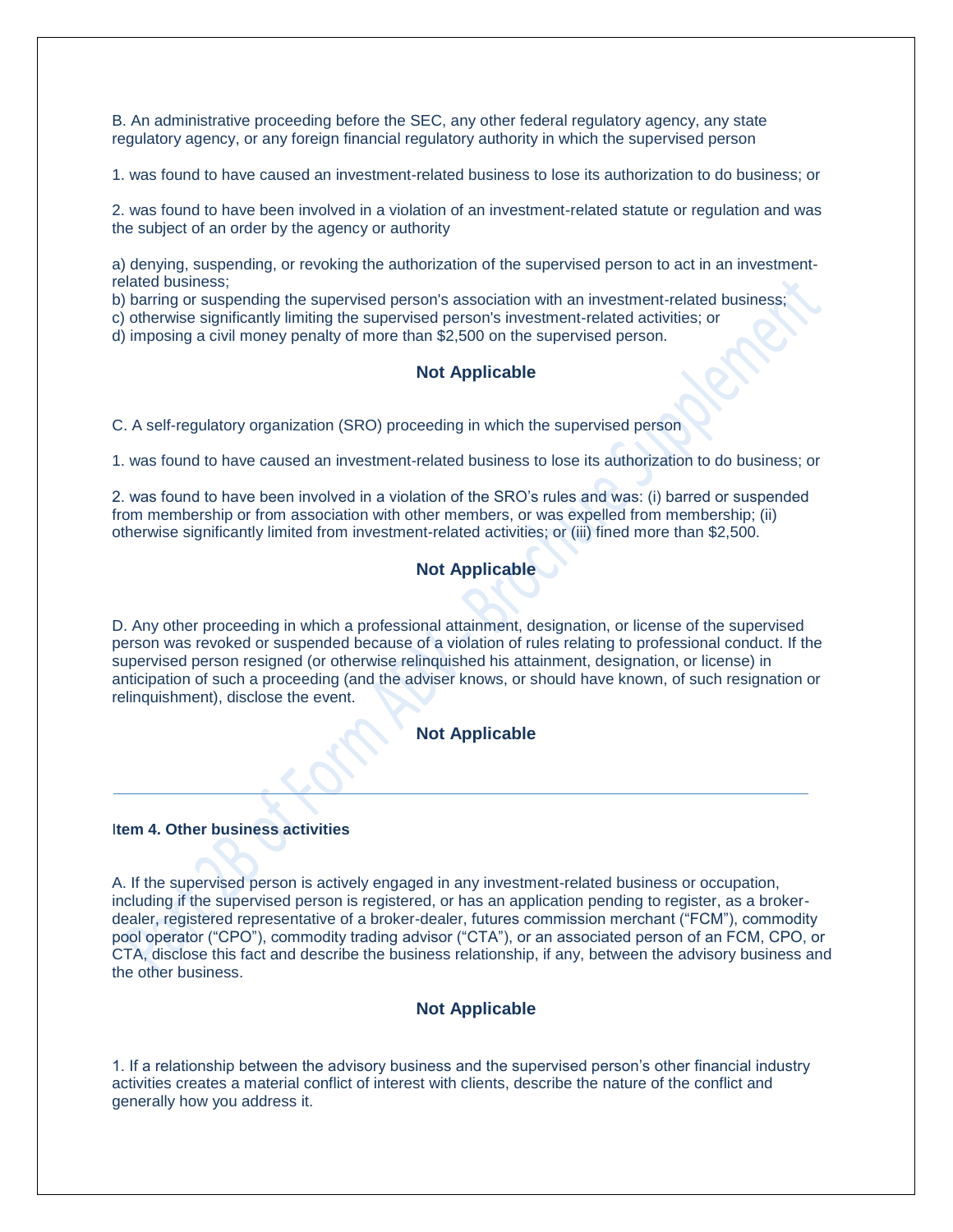Francisco Gonzalez-Soldevilla is a duly licensed insurance agent and has been in the insurance business since 1972. Multiple insurance companies contracted pay him commissions for the sales he generates. These commissions flow directly to him, not this firm.

These sales are completely separate and distinct from the work done at Financial Investments Associates, LLC. If in the course of discussing financial goals and providing investment information an insurance need is uncovered, the client is advised of a potential conflict of interest and further alerted to the availability of pertinent insurance products elsewhere, away from this firm. Firm clients are advised insurance products discussed are not exclusive to the agent.

Any sales commissions generated through the sale of insurance products are revenues earned in accordance with distribution agreements between the insurance companies and Mr. Gonzalez-Soldevilla as an agent, completely separate from any fee arrangements available at Financial Investments Associates, LLC and are neither credited nor debited from potential fees earned for our firm's work.

2. If the supervised person receives commissions, bonuses or other compensation based on the sale of securities or other investment products, including as a broker-dealer or registered representative, and including distribution or service ("trail") fees from the sale of mutual funds, disclose this fact. If this compensation is not cash, explain what type of compensation the supervised person receives. Explain that this practice gives the supervised person an incentive to recommend investment products based on the compensation received, rather than on the client's needs.

## **Not Applicable**

B. If the supervised person is actively engaged in any business or occupation for compensation not discussed in response to Item 4.A, above, and the other business activity or activities provide a substantial source of the supervised person's income or involve a substantial amount of the supervised person's time, disclose this fact and describe the nature of that business. If the other business activities represent less than 10 percent of the supervised person's time and income, you may presume that they are not substantial.

Francisco Gonzalez-Soldevilla on occasion teaches foreign languages at one of the area institutions, most recently Miami-Dade College, where he accepts a couple of assignments as Adjunct Instructor of foreign languages from time to time. This academic work is generally scheduled outside normal business hours, mainly evening and weekend classes, mostly for personal satisfaction.

### **Item 5. Additional Compensation**

If someone who is not a client provides an economic benefit to the supervised person for providing advisory services, generally describe the arrangement. For purposes of this Item, economic benefits include sales awards and other prizes, but do not include the supervised person's regular salary. Any bonus that is based, at least in part, on the number or amount of sales, client referrals, or new accounts should be considered an economic benefit, but other regular bonuses should not.

**None**